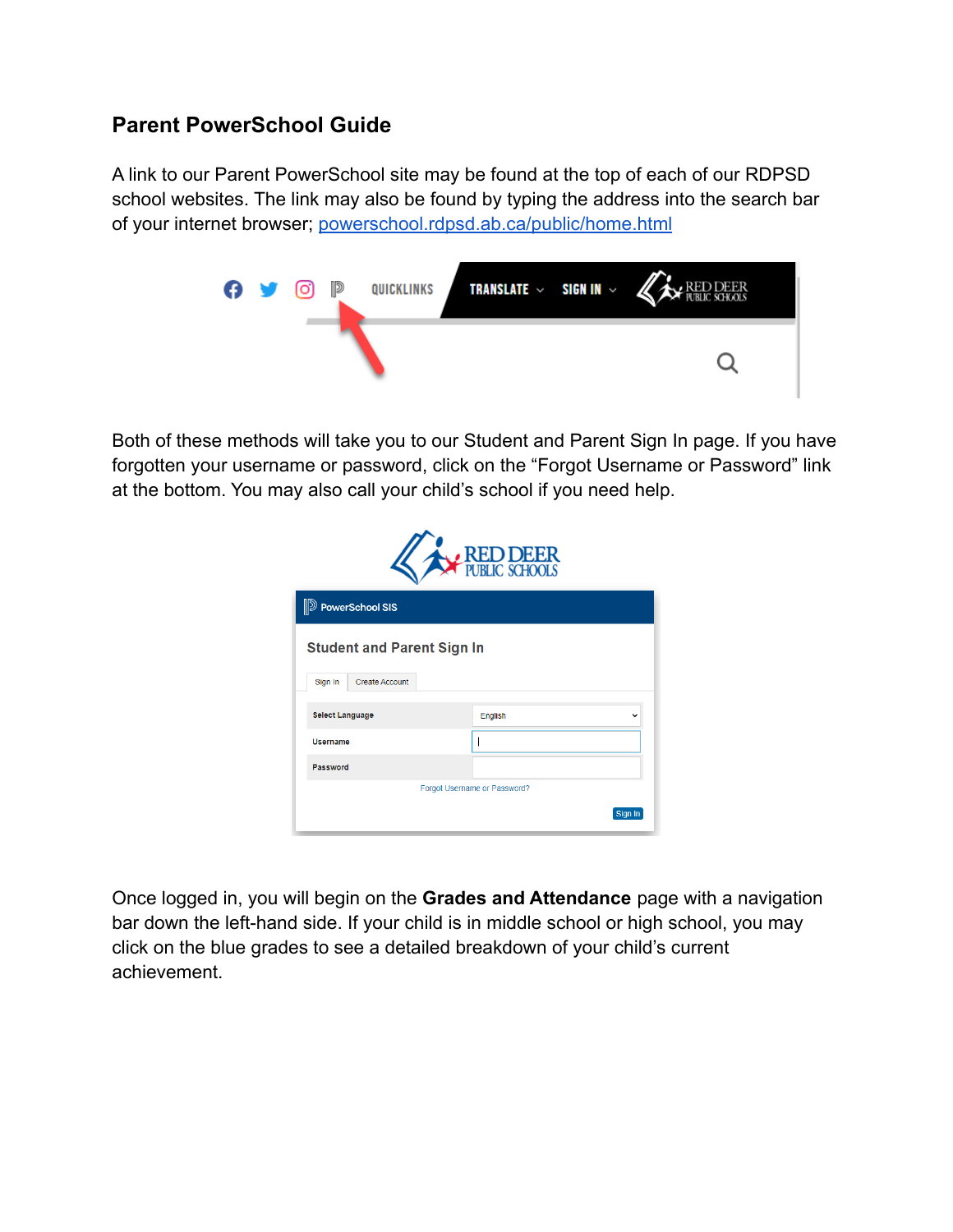|                                      | Navigation                                         |  |          |   |        |        |                  |   |        |   |                  |                |         |                                                             |                | <b>Bill controlled and the Con-</b> |                |           |                         |                |  |  |
|--------------------------------------|----------------------------------------------------|--|----------|---|--------|--------|------------------|---|--------|---|------------------|----------------|---------|-------------------------------------------------------------|----------------|-------------------------------------|----------------|-----------|-------------------------|----------------|--|--|
| 隆                                    | Grades and<br>Attendance                           |  |          |   |        |        |                  |   |        |   |                  |                |         |                                                             |                |                                     |                |           |                         |                |  |  |
| RSVP<br><b>Grades and Attendance</b> |                                                    |  |          |   |        |        |                  |   |        |   |                  |                |         |                                                             |                |                                     |                |           |                         |                |  |  |
| $\blacksquare$                       | Transportation                                     |  |          |   |        |        |                  |   |        |   |                  |                |         |                                                             |                |                                     |                |           |                         |                |  |  |
| 靊                                    | <b>Attendance By Class</b><br>Student<br>Dashboard |  |          |   |        |        |                  |   |        |   |                  |                |         |                                                             |                |                                     |                |           |                         |                |  |  |
|                                      |                                                    |  | Exp      |   |        |        | <b>Last Week</b> |   |        |   | <b>This Week</b> |                |         | Course                                                      | S <sub>1</sub> | Q <sub>3</sub>                      | S <sub>2</sub> | <b>Y1</b> | <b>Absences</b>         | <b>Tardies</b> |  |  |
| $\bullet$                            | <b>RDP Reports</b>                                 |  |          | M |        | W      | H                | F | M      | T | W                |                | $H$ $F$ |                                                             |                |                                     |                |           |                         |                |  |  |
|                                      | Grade History                                      |  | $2(1-2)$ |   |        |        |                  |   |        |   |                  |                |         | Connections 2018<br><b>Email Kure, Jacqueline - Rm: SAC</b> |                |                                     |                | $[1]$     | $\overline{\mathbf{5}}$ | $\mathbf{0}$   |  |  |
| FO                                   | Attendance<br>History                              |  | $3(1-2)$ |   | $\sim$ | $\sim$ |                  |   | $\sim$ | × | $\sim$           | <b>Service</b> | $\sim$  | Science 30<br><b>Email Zilinski, Daryl - Rm: 1206</b>       |                |                                     | [1]            |           | $\circ$                 | $\mathbf{0}$   |  |  |
| €                                    | Email<br>Notification                              |  | $5(1-2)$ |   |        |        |                  |   |        |   |                  |                |         | Chemistry 30 (LT)<br><b>Email Walton, Graham - Rm: 1207</b> | 92             |                                     |                |           | $\overline{3}$          | $\mathbf{0}$   |  |  |

## **Additional Features;**

**RVSP** - You may update your child's contact information, emergency contacts, and medical information here.



**Transportation -**Includes information for your child's transportation routes for their designated and attending school or will show the Transit Information (Bus pass ID/usage)



**Student Dashboard -** This shows your student attendance percentage, as well the attendance averages for your child's grade at their school. This dashboard includes student login information for both PowerSchool and Gmail, current course enrollments, and a quick view of the student's contact information. Student Dashboard will also display unique information regarding your child (French Immersion, medical…)



Dashboard

**RDP Reports -** This is where you will find your child's **report card**. Clicking on the envelope icon will send a PDF copy of the report card to the email address on your account. Clicking the view icon will bring it up on the screen. You may also view your child's timetable (current and upcoming) and past Provincial Achievement Test results.

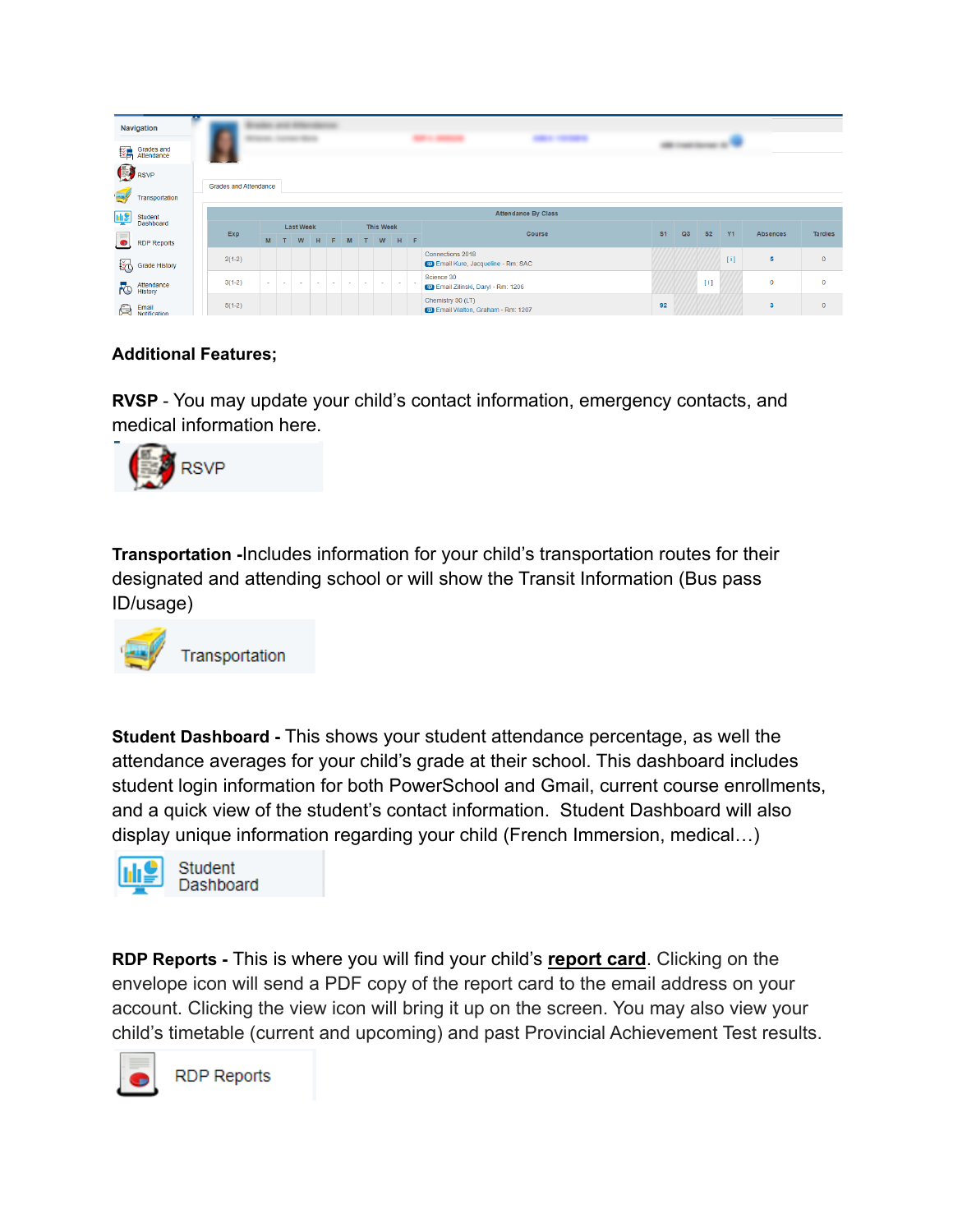**Grade History** - Here you will find a history of middle and high school final grades.



**Attendance History** - This includes your child's detailed attendance history for the current school year.



**Teacher Comments** - This includes email links for the student's teachers. Parents may also view the most recent teacher comments by choosing the appropriate reporting term.



**School Bulletin** - You may find school announcements here if your school utilizes this feature.



**School Bulletin** 

**Class Registration** - Includes course registration requests for high school students as well as notes regarding prerequisite requirements.



Class Registration

**My Schedule** - This link shows the student's current timetable.



My Schedule